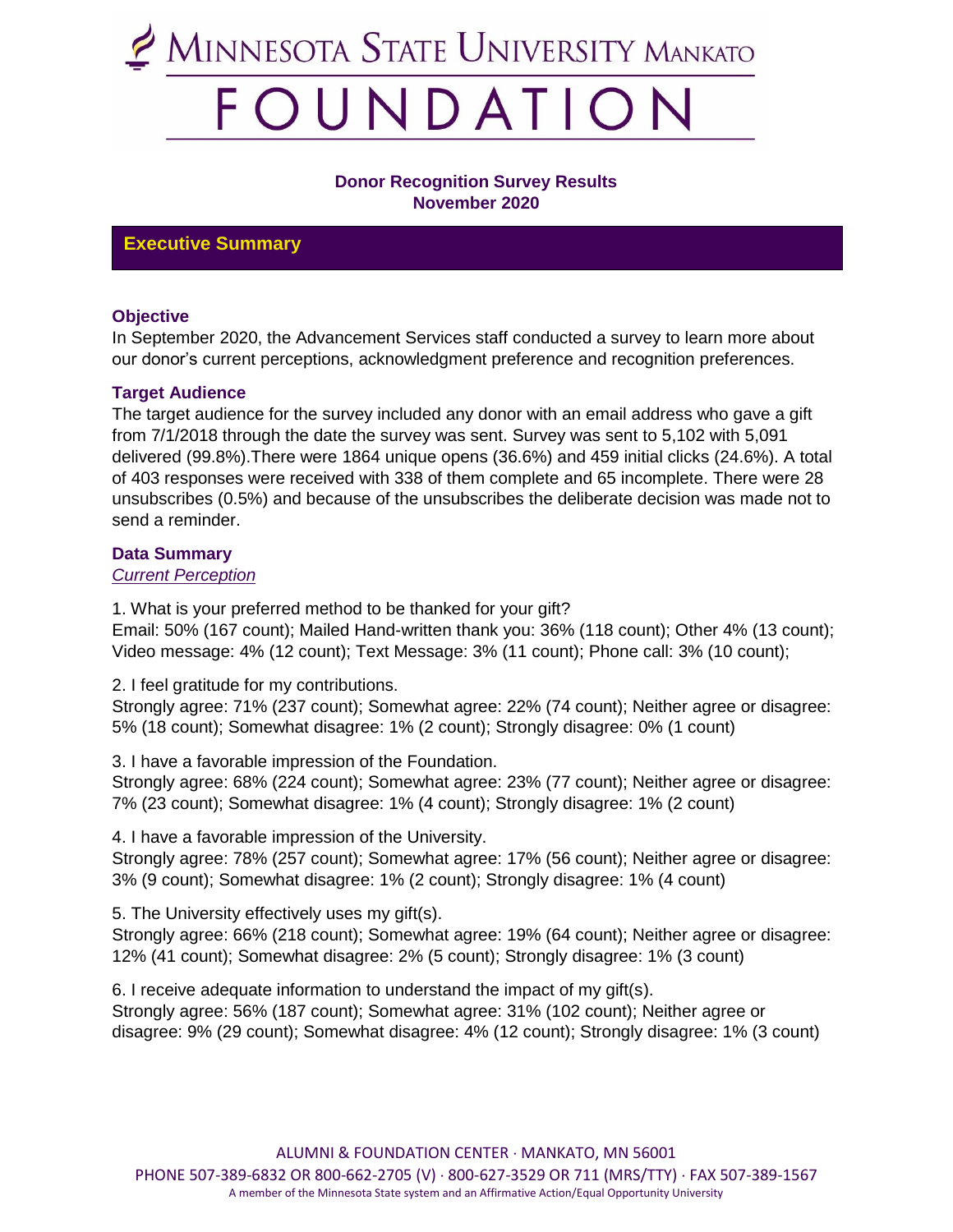## MINNESOTA STATE UNIVERSITY MANKATO OUNDATIO

#### *Acknowledgements-indicate how meaningful a thank you note would be from the individuals.*

#### 1. A student

Very meaningful: 55% (180 count); Meaningful: 26% (85 count); Somewhat meaningful: 12% (39 count); Not very meaningful: 4% (14 count); Not meaningful at all: 2% (8 count)

2. Development Officer

Very meaningful: 14% (46 count); Meaningful: 45% (143 count); Somewhat meaningful: 28% (90 count); Not very meaningful: 8% (26 count); Not meaningful at all: 5% (16 count)

#### 3. Dean of the College

Very meaningful: 21% (68 count); Meaningful: 41% (133 count); Somewhat meaningful: 27% (88 count); Not very meaningful: 6% (18 count); Not meaningful at all: 4% (14 count)

#### 4. Chair of the Department

Very meaningful: 27% (86 count); Meaningful: 40% (128 count); Somewhat meaningful: 25% (79 count); Not very meaningful: 5% (15 count); Not meaningful at all: 3% (11 count)

#### 5. University President

Very meaningful: 29% (91 count); Meaningful: 33% (105 count); Somewhat meaningful: 21% (66 count); Not very meaningful: 11% (34 count); Not meaningful at all: 7% (23 count)

#### 6. Member of the Foundation Board

Very meaningful: 14% (45 count); Meaningful: 30% (96 count); Somewhat meaningful: 31% (97 count); Not very meaningful: 16% (50 count); Not meaningful at all: 9% (27 count)

7. Someone who was impacted by your gift

Very meaningful: 72% (238 count); Meaningful: 21% (70 count); Somewhat meaningful: 5% (16 count); Not very meaningful: 1% (3 count); Not meaningful at all: 1% (2 count)

*Recognition Preferences-indicate the effects the following have (select all that apply)*

1. Student and University impact stories

Helps me understand the impact of my gift: 236; Makes me feel appreciated: 115; Influences me to make a gift: 88; Doesn't really affect me: 29; Makes me feel special: 13;

#### 2. Mailed, hand-written thank you notes

Makes me feel appreciated: 196; Helps me understand the impact of my gift: 125; Influences me to make a gift: 61; Makes me feel special: 54; Doesn't really affect me: 41;

#### 3. Thank you emails

Makes me feel appreciated: 159; Helps me understand the impact of my gift: 114; Doesn't really affect me: 84; Influences me to make a gift: 29; Makes me feel special: 15

#### 4. Phone call to thank me

Doesn't really affect me: 150; Makes me feel appreciated: 111; Helps me understand the impact of my gift: 81; Influences me to make a gift: 31; Makes me feel special: 25

ALUMNI & FOUNDATION CENTER · MANKATO, MN 56001